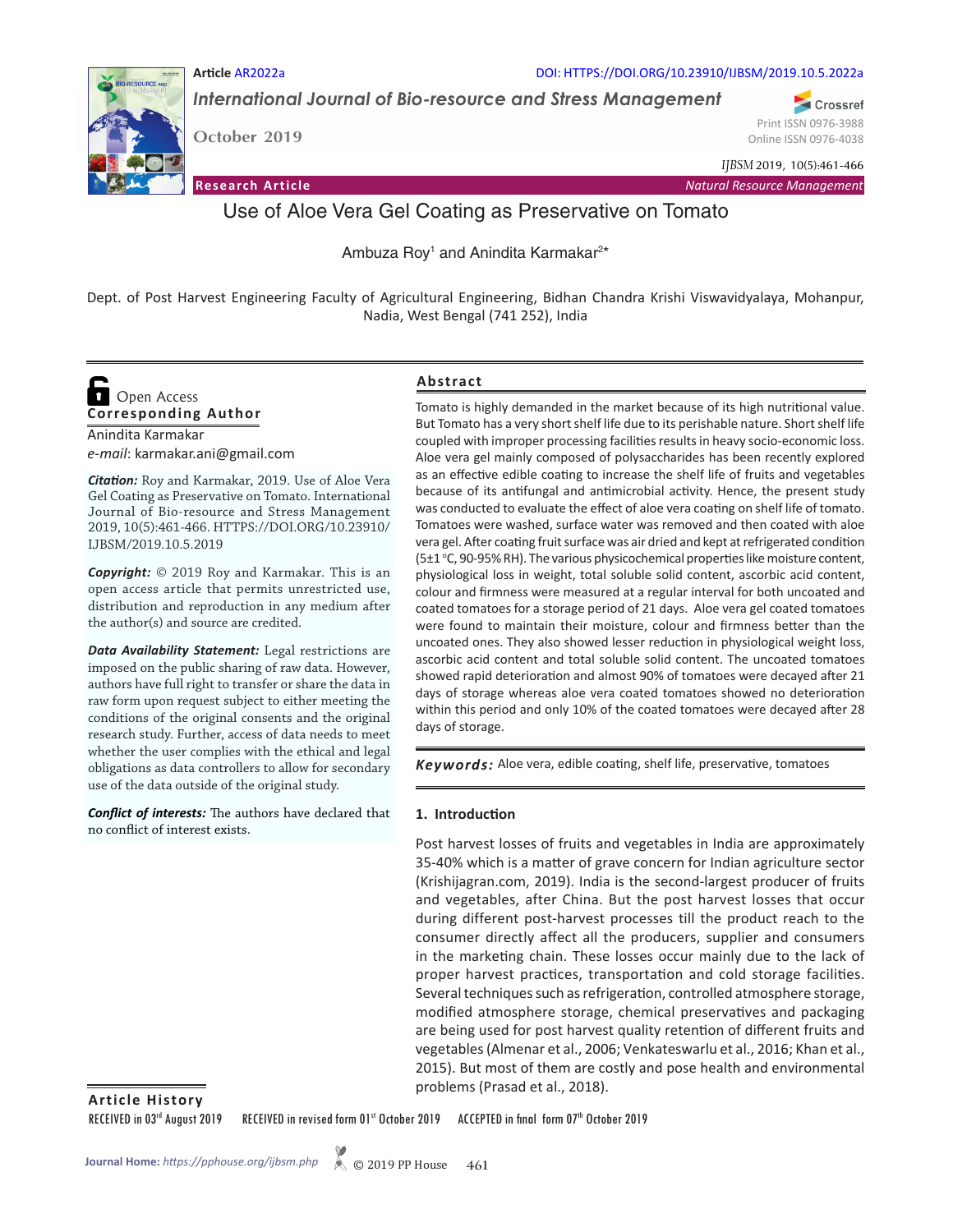Application of edible coating on fruits and vegetables is a healthy and eco friendly post harvest treatment which is very demanding now- a- days. The edible films and coating are the primary packaging which is prepared from edible materials (Melvin and Shin, 2012). The edible coating around the fruits reduces respiration, improves textural quality, retains volatile flavour compounds and reduces microbial growth (Mahfoudi et al., 2014). Edible coating affectively influences different physical, physiological, biochemical and pathological factors to enhance the post harvest shelf life (Prasad et al., 2018). Edible coating can provide the same effect as modified atmosphere storage in modifying internal gas composition (Park et al., 1994). Edible coatings have high potential to control browning, discolour activity, off flavour, microbial activity (Dhall, 2013). Apart from these advantages different food grade additives can also be added to the coating material to improve their composition which in turn improves the quality of the fruits and vegetables.

Edible coatings may be composed of polysaccharides, proteins, lipids and their combination. Considering the increasing demands of consumers for natural fresh like fruits, attention is being paid to use natural materials as edible coating. In this direction, recently there has been an increasing interest to use aloe vera gel as edible coating. Aloe vera gel is the mucilaginous gel obtained from the squeezing of the clear jelly-like substance of the parenchyma tissue of Aloe vera leaves. Aloe vera gel has antifungal, antimicrobial and anti-inflammatory properties (Misir et al., 2014). Aloe vera along with increasing the post harvest shelf life of product maintains the sensory properties of the product. A study conducted by Benitez et al. (2015) by application of three different types of edible coatings such as aloe vera, chitosan and sodium alginate reported that aloe vera was the most effective one to both extend the postharvest shelf life and maintain the sensory properties of the product through the storage period of 12 days at 4±1 °C. Aloe vera gel-based edible coating was also reported to prevent loss of moisture, colour, titrable acidity, pH and firmness, control respiratory rate and maturation development and reduce microorganism proliferation on different fruits like sweet cherries, mangoes, grapes, eggplants etc. (Martinez et al., 2006; Sophia et al., 2015; Ali et al., 2016; Amanullah et al., 2016).

Tomato (*Solanum copersicum*) is one of the most important vegetable crops in India. Tomato contains different bioactive phytochemicals along with carotenoids, vitamin C, and the phenolic compounds which make them an excellent source of nutrition. Tomato is grown in an area of 0.8 million hectares with an average annual production of 20.7 million tonnes in India during 2016-17 (NHB, 2017). After harvest the main factors that influence the shelf life of tomato include improper handling, high humidity, high temperature and Ethylene exposure (Dang et al., 2008). Also physicochemical profile of tomato fruits changes significantly over time and with the storage temperature (Okolie and Sanni, 2012). These

changes result in loss of quality and restrict its own natural shelf life. Therefore this research work was undertaken to increase the shelf life of tomato by aloe vera coating and to evaluate the effect of coating on physicochemical properties during storage.

### **2. Materials and Methods**

An experiment was carried out in the Food Engineering Department of Bidhan Chandra Krishi Viswavidyalaya, India during 2018. Freshly harvested tomato fruits were collected from a local market. Before coating, tomato fruits were washed with water to remove dust and dirt. The coating solution used for tomato fruits was Health viva aloe vera juice containing 95% aloe vera juice and rest 5% of stabilizer, acidity regulator and preservatives with no added artificial colour and flavour. Uncoated samples were used as control. Coating of tomato was done by dipping them in the coating solution for five minutes. Tomatoes were then dried at room temperature to allow a thin film layer to be formed on the fruits. Both the coated and uncoated samples were then stored in the refrigerator at a temperature of  $5\pm 1$  °C and 90-95% relative humidity. Various physicochemical properties were determined at 7 days interval for 28 days. The coating was done according to the flow diagram presented in Figure 1.



## *2.1. Physicochemical analysis*

Weight losses were determined using analytical weighing balance. Moisture content was determined by hot air oven. Surface colour was measured using a Hunter Lab colorimeter. The data obtained in terms of  $L^*$ , a\* and  $b^*$  were converted into hue angle and chroma, which provided information about the colour index (colour intensity) of fruit samples. The colour difference was calculated to evaluate the difference in colour between the tested sample and reference material or fresh sample. The following equations were used to calculate the surface colour analysis.

$$
\Delta E = V[(\Delta L^*)^2 + (\Delta a^*)^2 + (\Delta b^*)^2]
$$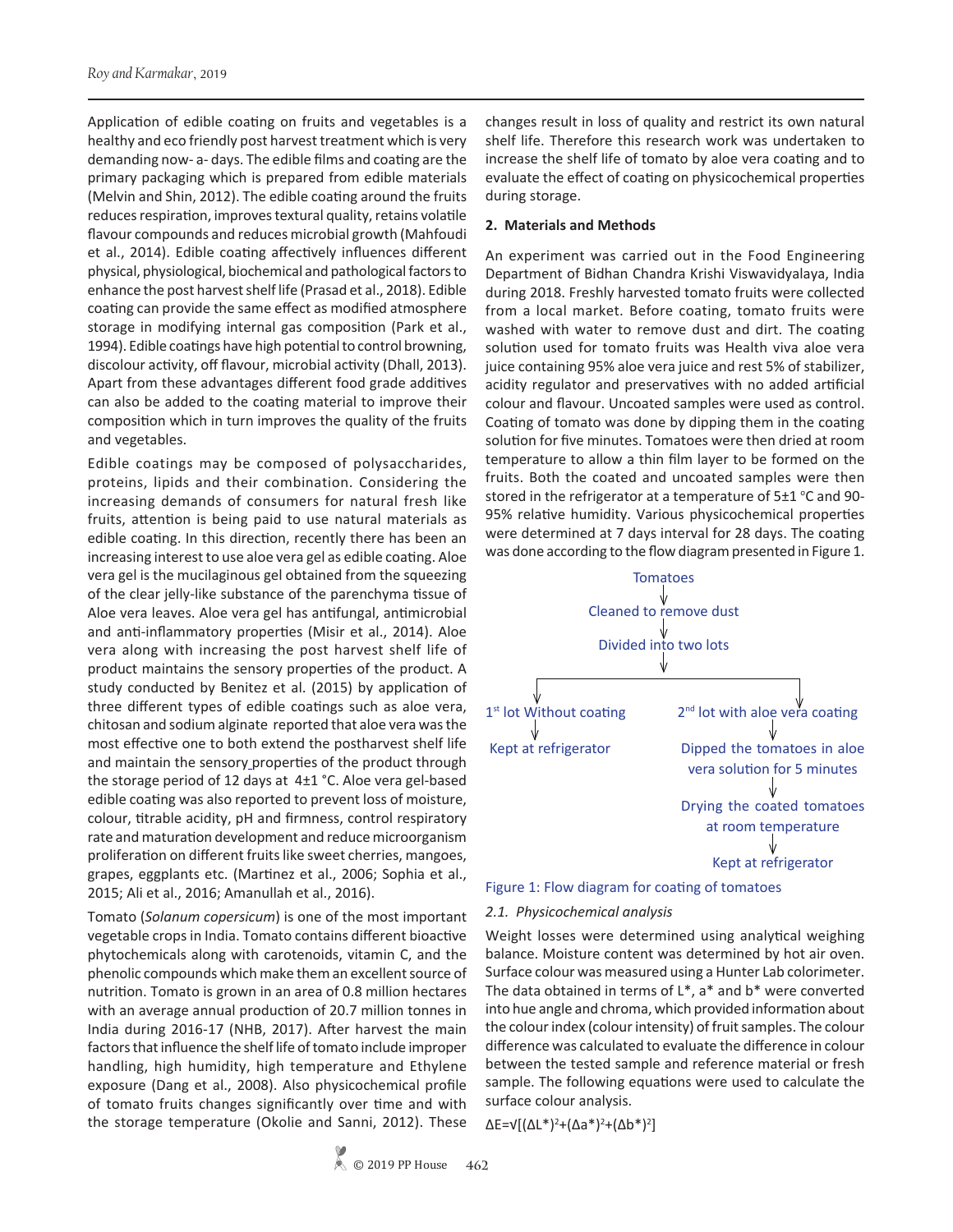## $h^0$ =tan<sup>-1</sup>(b<sup>\*</sup>/a<sup>\*</sup>)

Firmness was measured as the maximum force (N) required for the deformation or breakage of tissues of the tomatoes. Firmness was measured by a compression test with a texture analyzer (TAXT Plus Texture Analyzer, Stable Microsystem, UK) using a stainless steel cylindrical probe (P/75) with 60 mm diameter.

Total soluble solids were determined by using a digital refractometer from freshly extracted juice of tomato of each treatment. Vitamin C content of the samples was measured using 2, 6-dichlorophenol indophenol method as described by AOAC (2000).

The psychological decay of tomatoes was inspected visually at the end of the storage, evaluating the skin dehydration level of the products. Tomato fruits showing surface mycelial development were considered decayed. The results were expressed as percentage of damaged products.

The numbers of decaying fruits were counted on each  $7<sup>th</sup>$  day of storage and calculated using the formula,

Decay percentage=(number of fruits decayed/ total number of fruits)×100%; (Kator et al., 2018).

#### **3. Results and Discussion**

#### *3.1. Physiological loss in weight*

Percentage loss in weight was found to increase in all the treatments for both the coated and uncoated tomatoes as the storage period progressed (Figure 2). The physiological loss in weight was more in case of the uncoated samples than the aloe vera coated samples. Mainly rate of respiration and moisture evaporation control the phenomenon of weight loss. The reduction in weight loss in coated samples was probably due to the effects of the coatings which act as a semi permeable barrier against movement of oxygen,





carbon dioxide, moisture and solute. The percentage losses of moisture after 21 days of storage for uncoated and coated tomatoes were 7.18% and 5.95% respectively. Similar result was obtained by Atlaw (2018) where the weight loss for uncoated mangoes and aloe vera coated mangoes stored in a temperature of 31  $\degree$ C were 22.04% and 8.6% after 35 days of storage.

#### *3.2. Moisture content*

The data on moisture content for coated and uncoated samples are presented in Figure 3. Moisture contents of uncoated tomato samples have decreased more rapidly in comparison to the coated samples. So the uncoated tomato samples started to shrink after seven days of storage period whereas the treated samples have remained fresh even after twenty days of refrigeration. Initial moisture content of the tomatoes was recorded as 96.25%. On the  $21<sup>st</sup>$  day, moisture contents for uncoated and aloe vera coated samples were 89.64% and 93.73% respectively. On the 21<sup>st</sup> day, the loss in moisture content for the uncoated samples and for the aloe vera coated samples were 6.86% and 2.61% respectively. Hence we can say that the aloe vera coating has a positive effect on the change in the loss of moisture content of tomato.





## *3.3. Ascorbic acid content*

Ascorbic acid is one of the most important nutritional value parameters in tomatoes. Hence, changes in ascorbic acid in tomatoes during storage have been monitored to investigate the level of effects of edible coating treatments. Figure 4 shows the ascorbic acid content of coated and uncoated tomato samples that had significant variation during the 21 days of storage under refrigerated conditions. The value of ascorbic acid content in this study on the 1st day was 22.14 mg 100 g<sup>-1</sup> for the uncoated samples. At the end of the storage period, the ascorbic acid content of coated tomatoes was found to be higher than the uncoated tomatoes. The ascorbic acid content on the  $21<sup>st</sup>$  day of uncoated and aloe vera coated tomatoes were found to be 14.08 mg/100  $g^{-1}$ and 17.46 mg/100  $g^{-1}$  respectively. The higher ascorbic acid content of coated tomatoes near the end of the storage period could be due to the fact that coating served as a protective layer against the auto oxidation of fruit by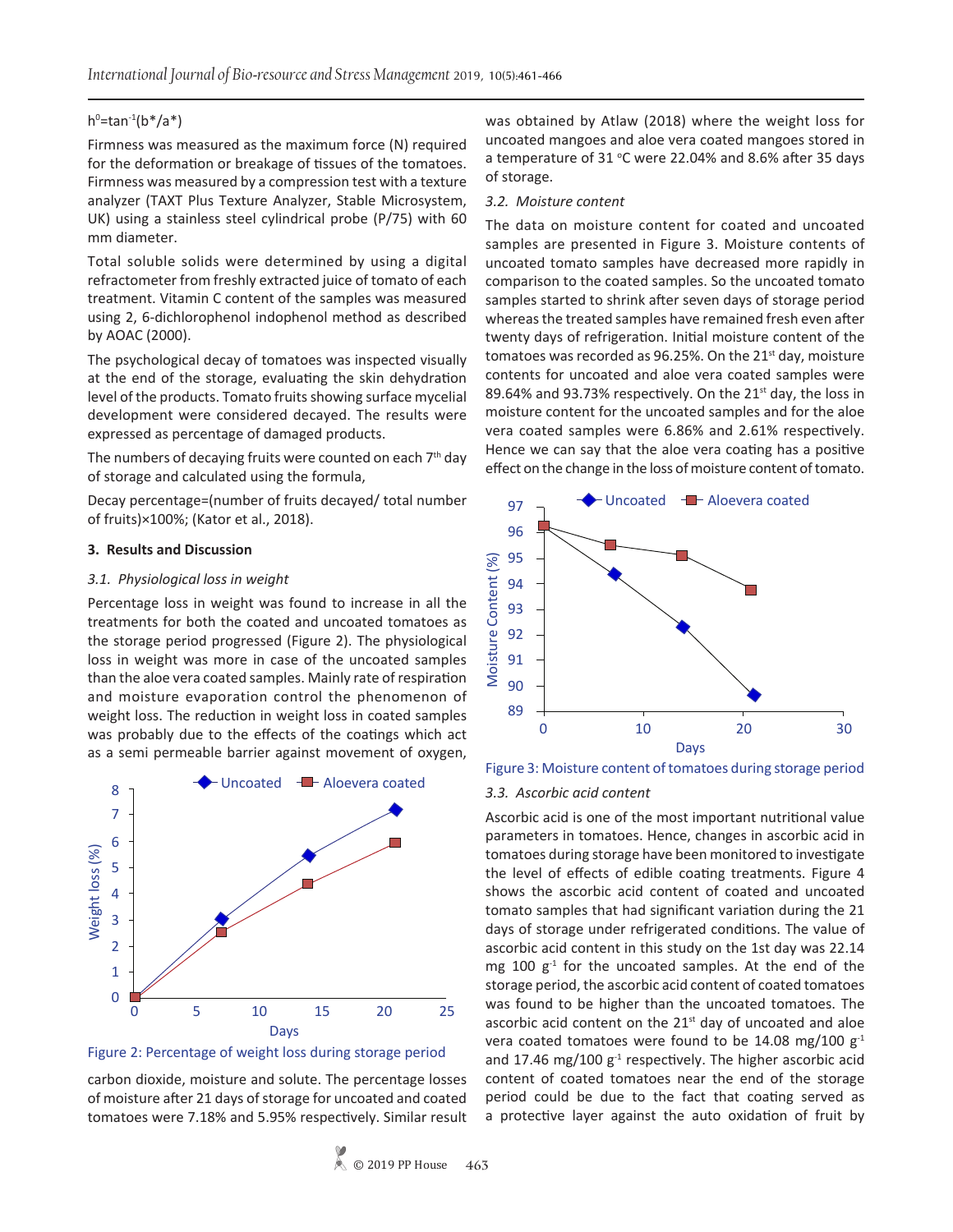

Figure 4: Ascorbic acid present in tomatoes during storage

controlling the permeability of  $O_2$  and  $CO_2$  deep inside the fruit. Mani et al. (2017) also reported similar findings where the use of edible coatings significantly reduced the loss of vitamin C in ber fruit.

## *3.4. Total soluble solid content*

Observations during storage revealed that the TSS content of both coated and uncoated tomatoes increased up to a certain limit and thereafter it decreased as the storage period progressed (Figure 5). The rate of increase and decrease of





ones. Highest TSS content was observed in uncoated fruits at the  $7<sup>th</sup>$  day of storage. Coated tomatoes showed a lower increase in soluble solid content. Kanmani et al. (2017) also reported that the TSS concentration slightly increased initially and latter decreased in case of tomatoes coated with CMC / pectin. The breakage of carbohydrates and pectin, partial hydrolysis of protein and decomposition of glycosides into subunits during respiration lead to a decrease of total soluble solids during storage. Garcia et al. (2014) also reported that samples coated with pure extract of aloe vera showed a lower increase in soluble solid content than the uncoated ones. This may be due to the fact that the presence of coating slows down the rate of hydrolysis of carbohydrates which restricts the rise of total soluble solid content.

## *3.5. Firmness*

Figure 6 shows the firmness of the coated and uncoated tomatoes during the entire storage period. The hardness showed a decline from 28.8 N at 0 day to 22.9 N and 25.7N for the uncoated and coated tomatoes at  $21<sup>st</sup>$  day respectively. This means that the uncoated fruit samples showed a poor hardness at  $21<sup>st</sup>$  day of storage as compared to the coated



Figure 6: Firmness of Tomatoes during storage period

ones. Mani et al. (2017) reported the similar findings in case of ber fruit for 15 days of storage. They also concluded that the higher hardness of the coated fruits may be due to the fact that as respiration rate is reduced also reduced is the degradation of water insoluble calcium pectate (Ca-pectate) or calcium bridge that renders strength to the fruit skin. According to Keneko et al. (2002) coating was the most effective treatment for retardation of softening of harvested fruits and vegetables compared to the uncoated ones.

## *3.6. Colour*

Colour is an important quality attribute for marketing of products as it is usually the first characteristic noted by potential consumers. Moreover colour acts as an indicator of the level of natural deterioration of fresh foods. Tomatoes, both control and coated, registered some changes in L\*, a\* and b\* values during the storage period. Table 1 shows the change in colour of the coated and uncoated fruits and hue angle. However, the changes were less for the tomatoes treated with aloevera in comparison to the uncoated ones. The colour change values after 21 days of storage were 9.90 and 11.6 for coated and uncoated tomatoes. Hue angle were 28.39° and 25.91° respectively. Misir et al. (2014) also got the similar type of result where aloevera gel treatment delayed the green colour loss on the fruit skin of apples stored at  $2^{\circ}C$ for 6 months.

## *3.7. Ash content*

Ash content was evaluated for both the coated and uncoated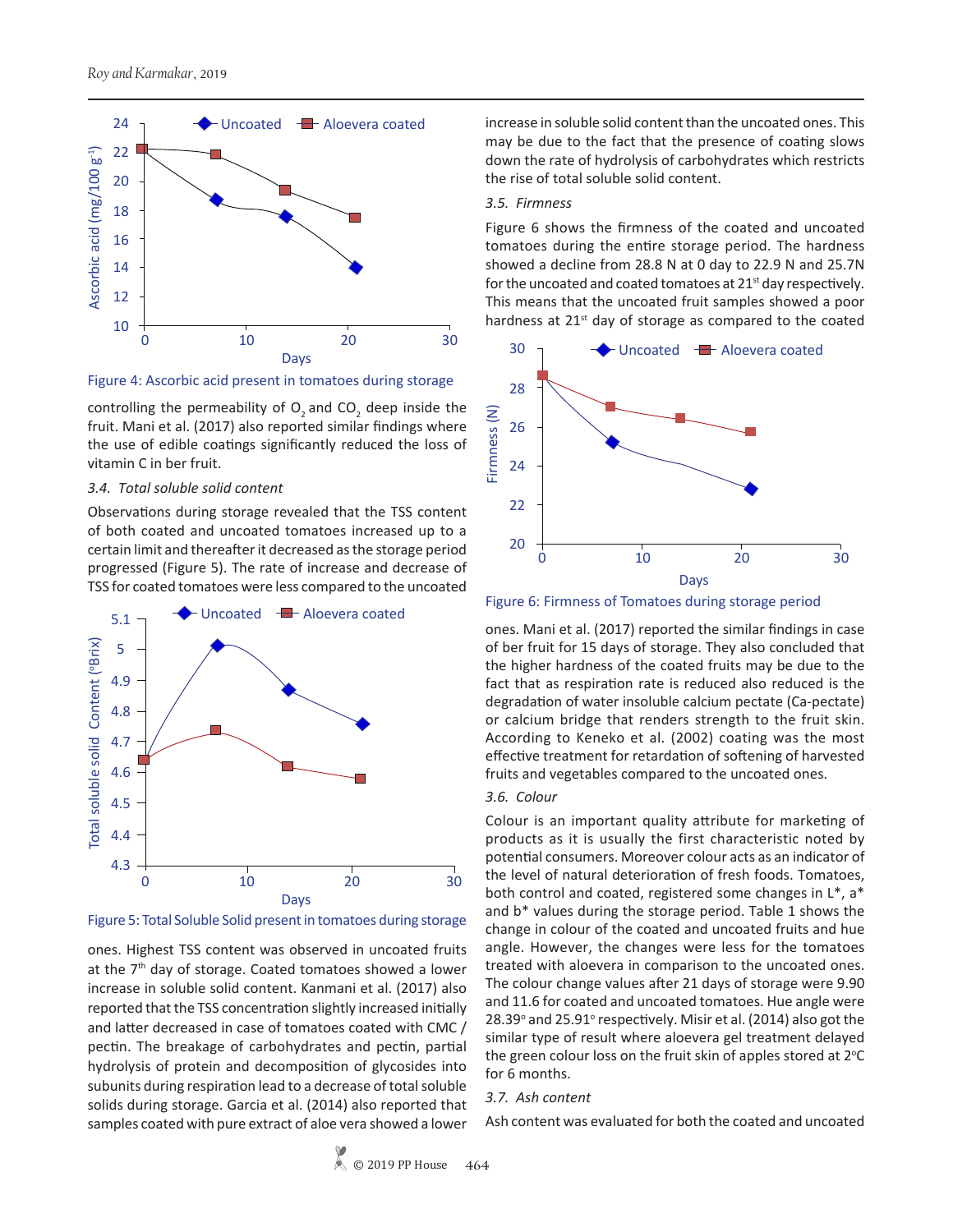*International Journal of Bio-resource and Stress Management* 2019, 10(5):461-466

| Table 1: Colour values of tomatoes during storage |          |       |       |           |               |        |       |       |           |               |
|---------------------------------------------------|----------|-------|-------|-----------|---------------|--------|-------|-------|-----------|---------------|
| Days                                              | Uncoated |       |       |           |               | Coated |       |       |           |               |
|                                                   | L*       | $a^*$ | $b^*$ | Hue angle | Colour change | L*     | $a^*$ | $b^*$ | Hue angle | Colour change |
| 0                                                 | 35.49    | 35.41 | 28.42 | 38.750    | 0             | 35.46  | 35.44 | 28.52 | 38.830    | 0             |
|                                                   | 32.51    | 38.39 | 25.58 | 33.680    | 5.08          | 33.53  | 37.62 | 25.81 | 34.450    | 3.98          |
| 14                                                | 31.79    | 41.82 | 23.75 | 29.590    | 6.78          | 32.49  | 39.54 | 23.63 | 30.860    | 7.04          |
| 21                                                | 30.74    | 43.31 | 21.04 | 25.910    | 11.6          | 31.38  | 41.76 | 22.57 | 28.390    | 9.99          |

tomatoes during the entire storage period. It was observed that ash content for all the samples showed gradual decrease during the storage period (Figure 7). Garcia et al. (2014) also found that the fresh and dehydrated tomato samples showed a marked decrease in ash content over the period of storage. This could probably due to the decrease of the salt content of the sample.



## Figure 7: Percentage of ash content of tomato during storage

## *3.8. Decay Percentage*

Table 2 clearly depicts that the uncoated tomatoes showed no signs of deterioration upto 14<sup>th</sup> day of storage. But 90% of the uncoated tomatoes were decayed after 21 days of storage whereas aloe vera coated tomatoes showed only 10% of decay after 28 days of storage. Krishnan et al. (2017) reported that the shelf life of guava was increased by one week with the application of aloe vera coating under normal room temperature and shelf life could be extended upto one month under refrigerated condition.

| Table 2: Decay percentage (%) of tomato during storage |                                               |    |  |  |  |  |  |
|--------------------------------------------------------|-----------------------------------------------|----|--|--|--|--|--|
| Days                                                   | Decay Percentage (%) uncoated Aloevera coated |    |  |  |  |  |  |
|                                                        |                                               |    |  |  |  |  |  |
|                                                        |                                               |    |  |  |  |  |  |
| 14                                                     |                                               |    |  |  |  |  |  |
| 21                                                     | 90                                            |    |  |  |  |  |  |
| 28                                                     | 100                                           | 10 |  |  |  |  |  |
|                                                        |                                               |    |  |  |  |  |  |

### **4. Conclusion**

The aloe vera gel coating significantly increased the shelf life of tomato by retention of moisture, colour and ascorbic acid. Aloe vera gel coated tomatoes also showed lesser percentage of loss in physiological weight and slower rate of total soluble solids development. The decay percentage of uncoated tomatoes was quite high in comparison to the coated ones. Hence, it can be concluded that aloe vera gel can act as a suitable bio preservative to enhance the shelf life of tomatoes.

## **5. References**

- Ali, J., Pandey, S., Singh V., Joshi P., 2016. Effect of Coating of Aloe Vera Gel on Shelf Life of Grapes. Current Research in Nutrition and Food Science 4(1), 58–68.
- Almenar, E., Munoz, P.H., Lagaron, J. M., Catala, R., Gavara, R., 2006. Controlled atmosphere Storage of Wild Strawberry Fruit (*Fragaria vesca* L.). Journal of Agricultural and food Chemistry 54(1), 86–91.
- Amanullah, S., Jahangir, M.M., Ikram, R.M., Sajid, M., Abbas, F., Mallano, A.I., 2016. Aloe vera coating efficiency on Shelf Life of Eggplants at Differential Storage Temperatures. Journal of Northeast Agricultural University (English Edition) 23(4), 15–25.
- AOAC, 2000. Official methods of Analysis. Association of official Analytical chemists. 1111 North 19th street, Suite 20, 17<sup>th</sup> Edi. Arlington, Virginia, USA. 22209.
- Atlaw, T.K., 2018. Preparation and natural aloe Vera to enhance quality of Mango fruit. Journal of Food and Nutrition Sciences 6(3), 76–81.
- Benitez, S., Achaerandio, I., Pujola, M., Sepulcre, F., 2015.Aloe vera as an alternative to traditional edible coatings used in fresh-cut fruits: A case of study with kiwifruit slices. LWT-Food Science and Technology 61(1), 184–193.
- Dang, K.T., Singh, Z., Swinny, E.E., 2008. Edible coatings influence fruit ripening, quality, and aroma biosynthesis in mango fruit. Journal of Agricultural and Food Chemistry 56(4), 1361–1370.
- Dhall, R.K., 2013. Advance in edible coating for fresh fruits and vegetables: A review. Critical Reviews in Food Science and Nutrition 53(5), 435–450.
- Garcia, M.A., Casariego, A., Diaz, R., Roblejo, L., 2014. Effect of edible chitosan/zeolite coating on tomatoes quality during refrigerated storage. Emirates Journal of Food and Agriculture 26(3), 238–246.